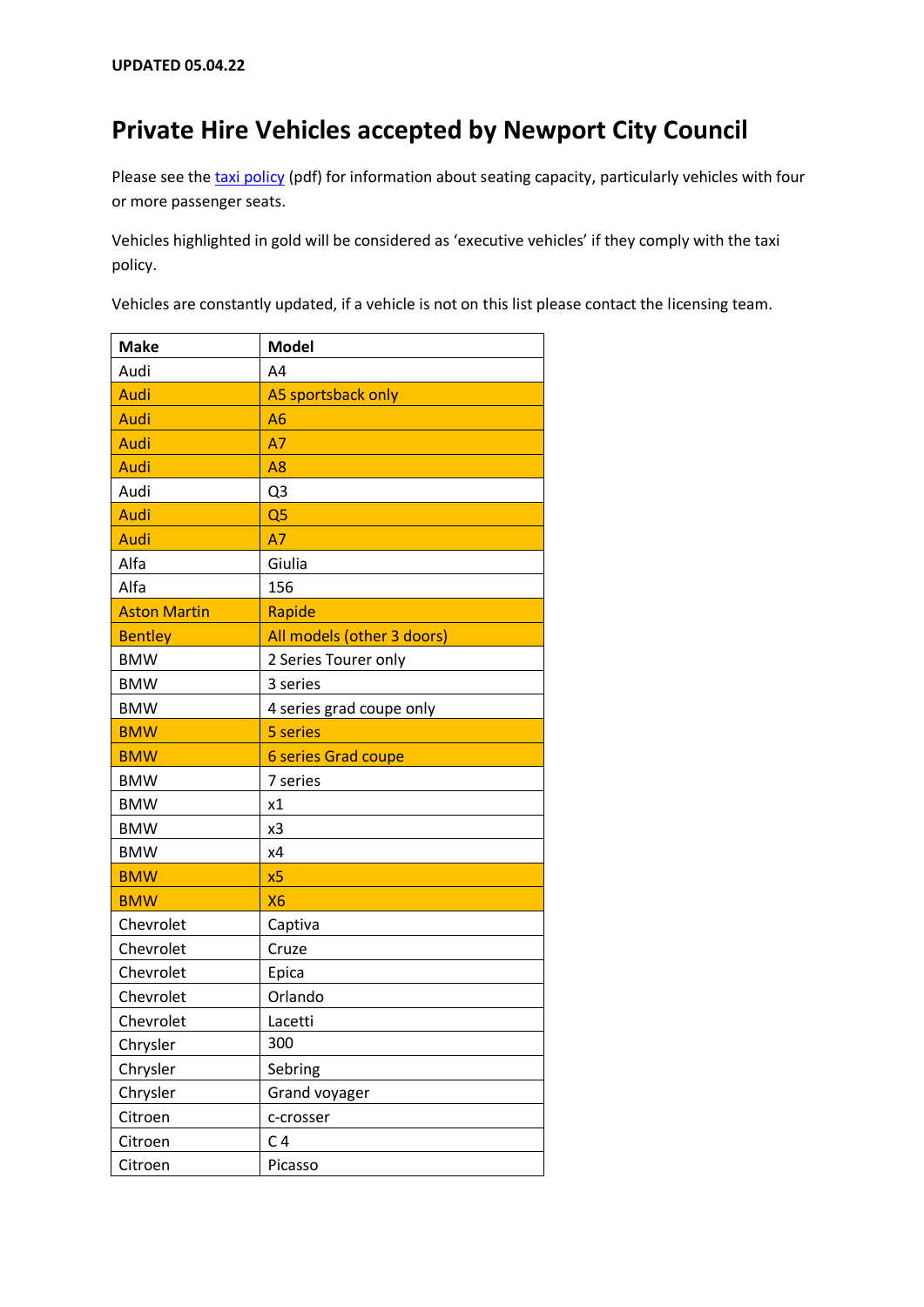| Citroen           | C <sub>5</sub>     |
|-------------------|--------------------|
| Citroen           | C <sub>8</sub>     |
| Citroen           | DS5                |
| Dacia             | Logan MCV          |
| Dodge             | Avenger            |
| Fiat              | Scudo              |
| Fiat              | Tipo Estate Only   |
| Ford              | Focus Estate only  |
| Ford              | Galaxy             |
| Ford              | Grand C max        |
| Ford              | Mondeo             |
| Ford              | Kuga               |
| Ford              | S max              |
| Ford              | Tourneo            |
| Honda             | Accord             |
| Honda             | Civic Estate only  |
| Honda             | CRV                |
| Honda             | Insight            |
| Hyundai           | 130 Estate only    |
| Hyundai           | 140                |
| Hyundai           | 1800               |
| Hyundai           | loniq              |
| Hyundai           | <b>IX35</b>        |
| Hyundai           | Santa Fe           |
| Hyundai           | Tucson             |
| Infinti           | Q50                |
| Infinti           | Q60                |
| Infinti           | Q70                |
| Infinti           | <b>QX70</b>        |
| Jaguar            | S type             |
| Jaguar            | X type             |
| Jaguar            | XE                 |
| <b>Jaguar</b>     | XF                 |
| <b>Jaguar</b>     | XJ                 |
| <b>Jaguar</b>     | <b>F</b> Pace      |
| Jeep              | Cherokee           |
| Kia               | Carens             |
| Kia               | Optima             |
| Kia               | <b>Ceed Estate</b> |
| Kia               | sedona             |
| Kia               | Sorento            |
| Kia               | Magentis           |
| Kia               | Niro               |
| Kia               | Sportage           |
| <b>Land Rover</b> | <b>Discover</b>    |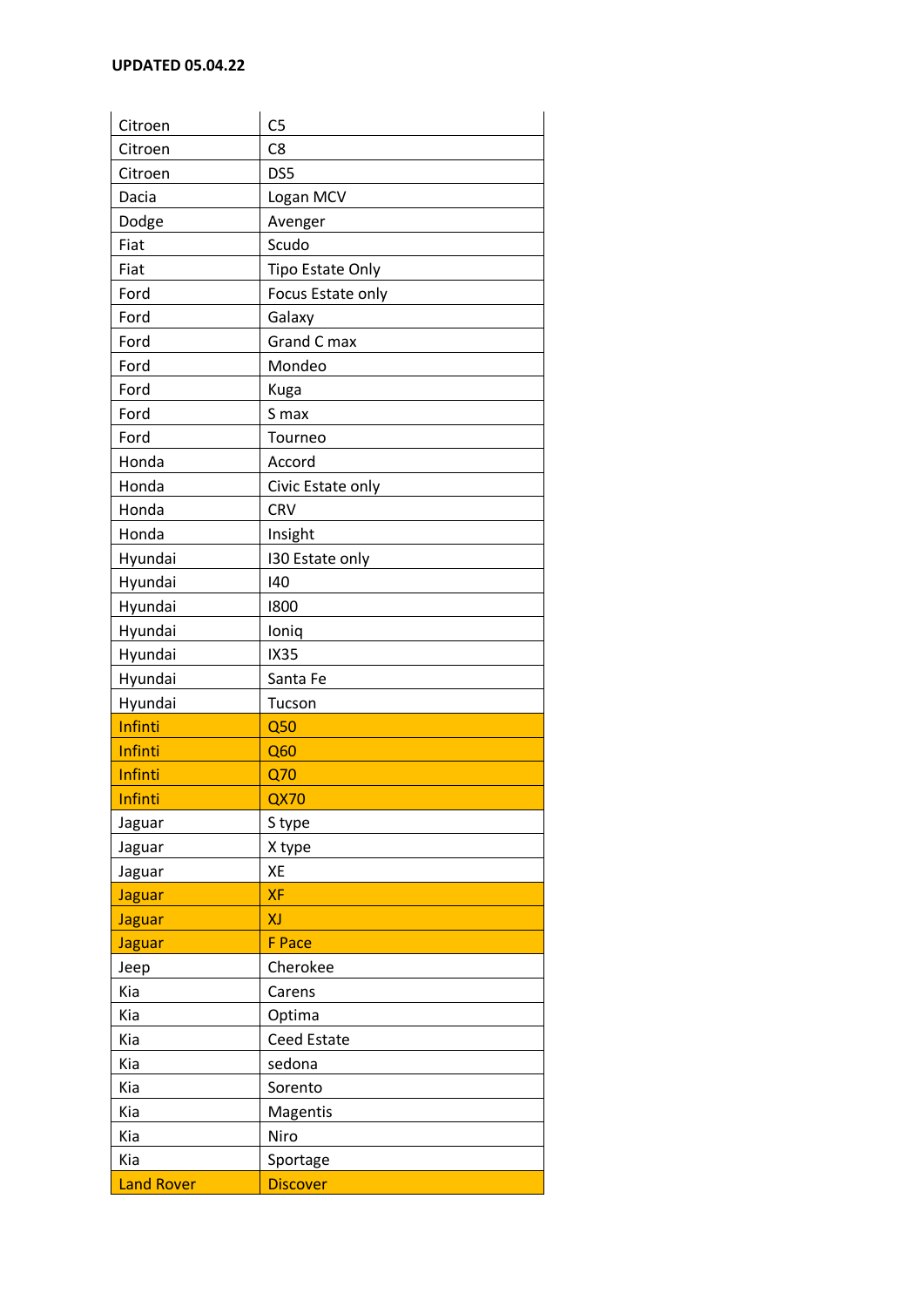| Land Rover           | Freelander                      |
|----------------------|---------------------------------|
| <b>Range Rover</b>   | All models (other 3 door model) |
| Lexus                | ct 200h                         |
| Lexus                | IS                              |
| Lexus                | Gs                              |
| <b>Maserati</b>      | Quattroporte                    |
| <b>Maserati</b>      | Ghibli                          |
| <b>Maybach</b>       | <b>Maybach</b>                  |
| Mazda                | CX <sub>5</sub>                 |
| Mazda                | CX7                             |
| Mazda                | 5                               |
| Mazda                | 6                               |
| Mercedes Benz        | A Class (Saloon only)           |
| Mercedes Benz        | <b>B</b> class                  |
| Mercedes Benz        | C class                         |
| Mercedes Benz        | Citan                           |
| <b>Mercedes Benz</b> | E class                         |
| <b>Mercedes Benz</b> | GL                              |
| <b>Mercedes Benz</b> | <b>GLC &amp; GLE</b>            |
| <b>Mercedes Benz</b> | S class                         |
| Mercedes Benz        | Viano                           |
| Mercedes Benz        | V class                         |
| Mercedes Benz        | Vito                            |
| <b>Mercedes Benz</b> | <b>CLS</b>                      |
| <b>Mercedes Benz</b> | <b>M Class</b>                  |
| Mercedes Benz        | R class                         |
| MG                   | 5EV                             |
| MG                   | HS                              |
| Mitsubishi           | Gradis                          |
| Mitsubishi           | Lancer                          |
| Mitsubishi           | Outlander                       |
| Nissan               | e-NV200                         |
| Nissan               | Juke                            |
| Nissan               | Leaf                            |
| Nissan               | Primera                         |
| Nissan               | Qashqai                         |
| Nissan               | X Trail                         |
| Peugeot              | 307/308 estate Only             |
| Peugeot              | 3008                            |
| Peugeot              | 407                             |
| Peugeot              | 4007                            |
| Peugeot              | 5008                            |
|                      |                                 |
| Peugeot              | 508                             |
| Peugeot              | 806/807                         |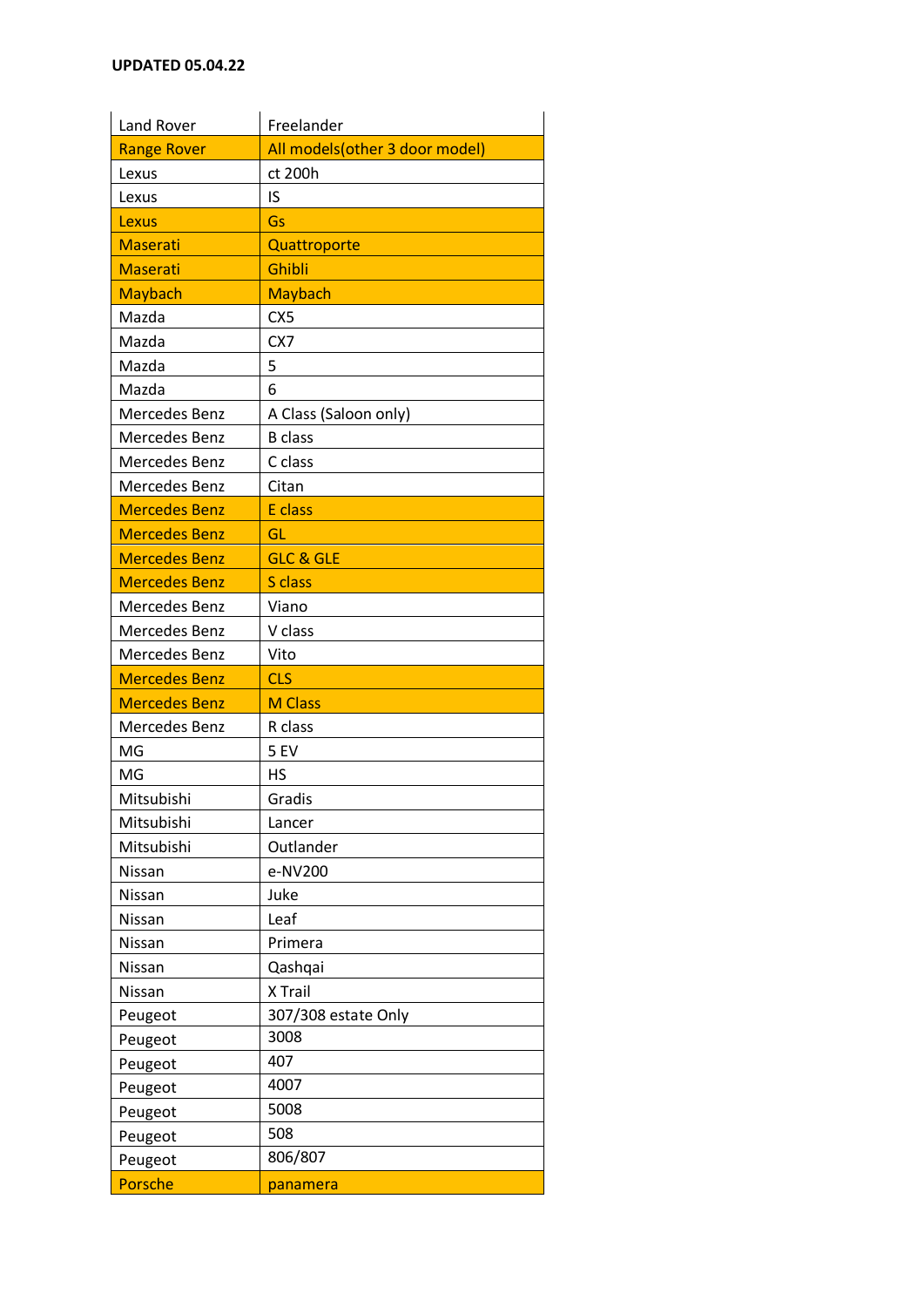| Porsche      | macan              |
|--------------|--------------------|
| Porsche      | cayenne            |
| Renault      | Espace             |
| Renault      | Scenic             |
| Renault      | Megane estate only |
| Renault      | Laguna             |
| Renault      | <b>Trafic</b>      |
| Renault      | Kadjar             |
| Rover        | 75                 |
| Saab         | 93                 |
| Saab         | 95                 |
| Seat         | Alhambra           |
| Seat         | Altea XL           |
| Seat         | Exeo               |
| Seat         | Toledo             |
| Seat         | Leon Estate only   |
| Seat         | Ateca              |
| Skoda        | Kodiaq             |
| Skoda        | Octavia            |
| Skoda        | Rapid              |
| Skoda        | Roomster           |
| Skoda        | Superb             |
| Skoda        | Yeti               |
| Ssangyong    | Korando            |
| Ssangyong    | Kyron              |
| Ssangyong    | Rexton             |
| Ssangyong    | Rodius             |
| Ssangyong    | Tivoli XLV only    |
| Ssangyong    | Turismo            |
| Subaru       | Legacy             |
| Subaru       | Outback            |
| Subaru       | Forester           |
| Subaru       | XV                 |
| <b>Tesla</b> | S                  |
| <b>Tesla</b> | X                  |
| <b>Tesla</b> | 3                  |
| Toyota       | Auris estate only  |
| Toyota       | Avensis            |
| Toyota       | Camry              |
| Toyota       | Corolla (Estate)   |
| Toyota       | Previa             |
| Toyota       | Prius +            |
| Toyota       | Prius              |
| Toyota       | Rav 4              |
| Toyota       | Verso              |